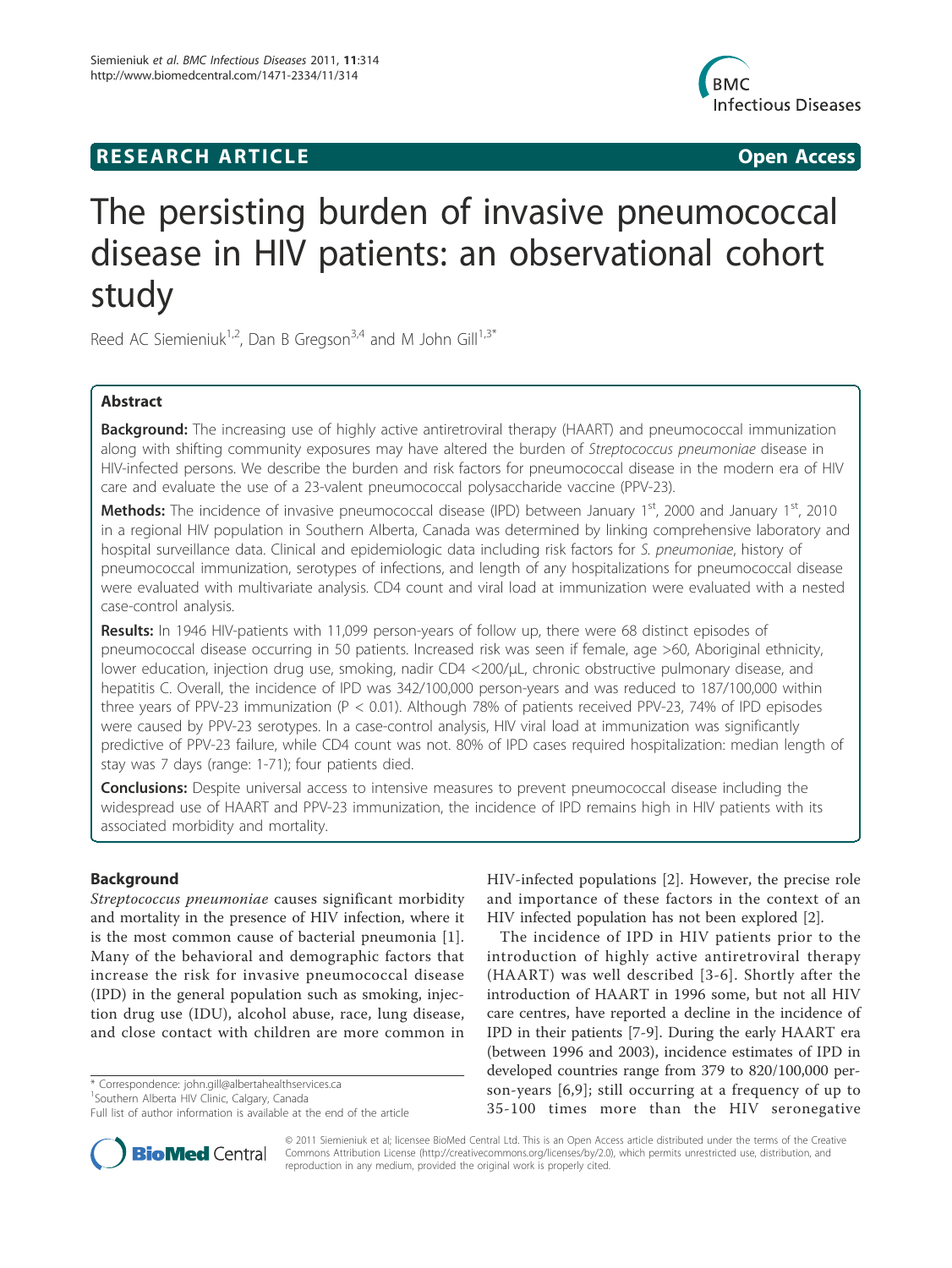population [2,8]. The longer-term impact of HAART and of newer regimens on the incidence of IPD is not well established. In the general population, a decline in the burden of pneumococcal disease in adults has been reported after the introduction of the 7-valent pneumococcal conjugate vaccine (PCV7) for childhood immunizations due to "herd immunity" [10,11]. This may have also had a secondary and beneficial effect on incidence of pneumococcal infection in HIV patients [12].

As little is reported on the current incidence and morbidity of IPD in HIV-infected populations, we sought to examine the burden of pneumococcal disease in the new era of widespread use of HAART and active immunization programs in both HIV patients and the wider community.

## Methods

The Southern Alberta Clinic (SAC) and Calgary Laboratory Services (CLS) are the exclusive providers of HIV care and all routine laboratory services respectively in Calgary, Canada. Patients accessing care at SAC sign a voluntary informed consent form allowing administrative data to be used in research projects as approved by the University of Calgary Ethics Committee. Hospitalization data including discharge diagnoses from all city hospitals on SAC patients are collected and available within the SAC database [13]. Hospitalizations were included if a primary cause for admission was pneumococcal disease. Length of stay was evaluated using previously described methodology [13].

All HIV patients with cultures positive for S. pneumoniae growth between January  $1<sup>st</sup>$ , 2000 and January  $1<sup>st</sup>$ , 2010 were identified by reviewing the clinical database, which contains all of the microbiology results, provided to us by CLS. The results were reconciled for both completeness and for verification with hospitalization data. IPD was diagnosed when the culture was isolated from a normally sterile site such as blood, peritoneum, pleura, or cerebrospinal fluid (CSF); all such isolates were serotyped. Pneumococcal pneumonia was defined as isolation from a sputum sample or via bronchoalveolar lavage (BAL); most BAL isolates were also serotyped. Sputum and BAL samples were obtained because of strong clinical suspicion for lower respiratory tract infection, generally associated with radiologic evidence and severe illness.

The follow-up period was measured from the initial HIV-care visit until the patient moved, died, was disconnected from care, or until January  $1<sup>st</sup>$ , 2010; this was used to calculate incidence rates [14]. If a patient presented with recurrent pneumococcal disease multiple times in one year, only the first instance was counted in an effort to reduce data distortion by a few patients with multiple recurrent cases. Clinical information obtained through routine care was evaluated with multivariate binary logistic regression. These risk factors included gender, age group (≤30, 31-45, 46-60, or ≥61), race (white, Aboriginal, black, or other), education (< high school or  $\geq$  high school), a smoking history (if  $>1$ month), alcohol abuse (>9 drinks/week for females, >14 drinks/week for males), IDU (at any time), nadir CD4 cell count (≤200, 201-500, or >500/ $\mu$ L), co-trimoxazole use, frequency of pneumococcal immunization (never, < every 5 years, or  $\geq$  every 5 years), history of active tuberculosis (any clinical event), history of a common HIVassociated pulmonary disease (mycobacterium avium complex or Pneumocystis Jiroveci pneumonia), asthma, chronic obstructive pulmonary disease (COPD), or hepatitis C. All risk factors were adjusted for gender, age, a smoking history, IDU, and nadir CD4 cell count. These confounders were selected a priori based on expert opinion and previous studies [2,8,9]. Pearson's  $\chi^2$  and adjusted odds ratios with 95% confidence intervals (or P < 0.05) were used to evaluate significance. All demographic information was self-defined.

The effect of immunization with a 23-valent pneumococcal polysaccharide vaccine (PPV-23, Merck Frosst, Kirkland, Quebec, Canada) on the incidence of IPD was analyzed by comparing number of episodes during the total patient-time without immunization with the time post-immunization. The post immunization time was then sub-divided into categories: within three years of immunization, three to five years post-immunization, and greater than five years post-immunization. Any episodes of IPD within 30 days of immunization were to be excluded. Patients were immunized with two doses of PPV-23 five years apart and with a repeat dose every five years based on clinical discretion.

A nested case-control study was performed in patients who received PPV-23 comparing patients who developed IPD versus those who did not in a 1:3 ratio to evaluate the interaction of HIV-specific markers, while controlling for other known risks. Each patient diagnosed with IPD was randomly matched with three patients with the same age group, gender, smoking history, and history of IDU who also received PPV-23 but had not been diagnosed with IPD. Differences in HIV viral load and CD4 cell count at the time of immunization were evaluated with Levene's test for non-significance, followed by a 2 tailed t-test of means. An additional multivariate analysis included both CD4 count and viral load. Differences in nadir CD4 count, a history of COPD, asthma, and hepatitis C were also evaluated.

Statistical analyses were conducted with SPSS, version 15.0 for Windows (SPSS Inc., Chicago, Illinois).

## Results

Our data search revealed ten cases of pneumococcal disease (six IPD and four proven pneumococcal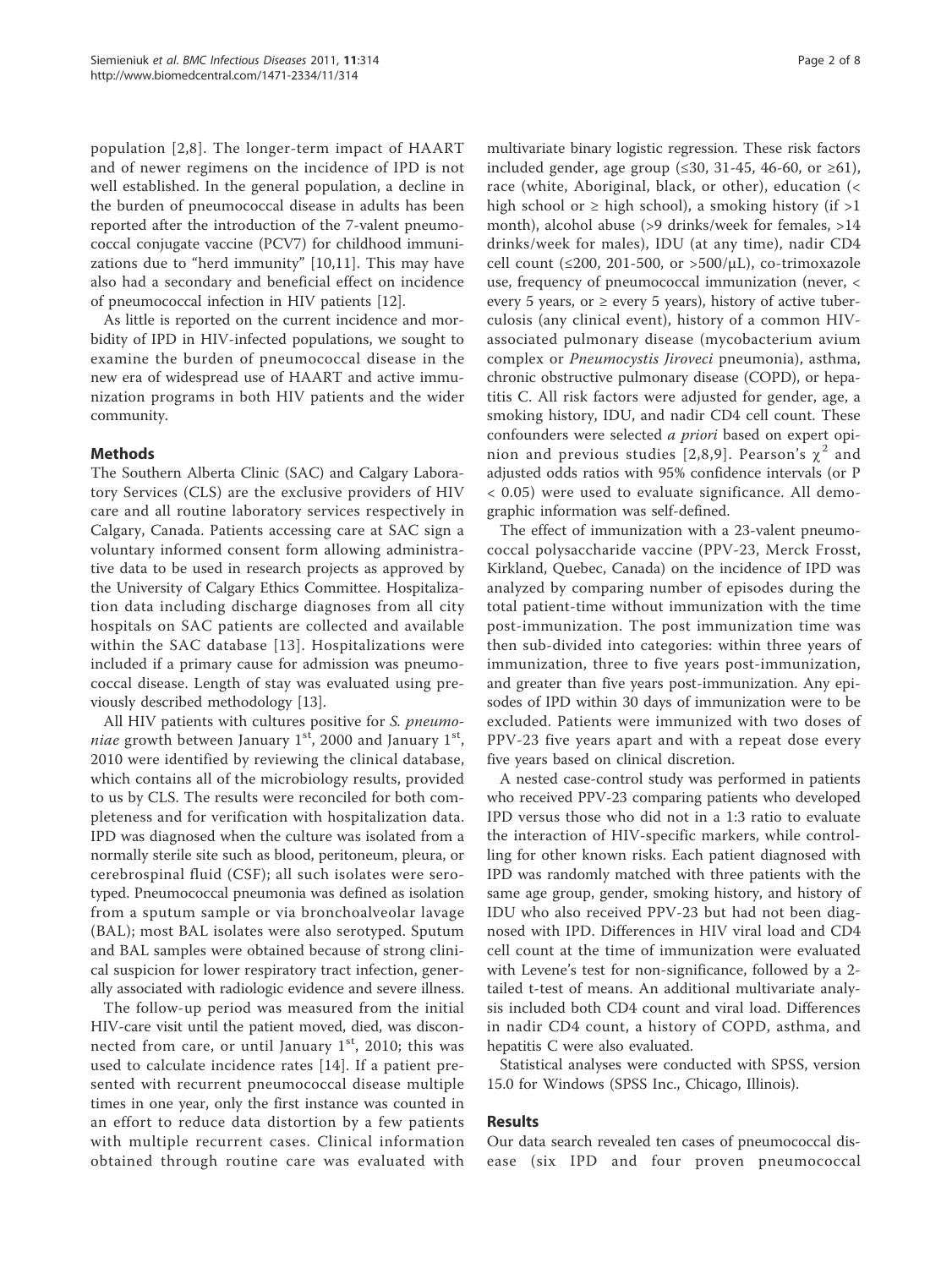pneumonia) where HIV infection was diagnosed at the time of their presentation. These cases were excluded from further analysis, as they had not yet engaged in HIV care.

In a total of 1946 HIV patients in Southern Alberta over a ten-year period, there were 68 episodes of pneumococcal disease occurring in 50 patients. These included nine recurrent but distinct episodes of IPD (in six patients) that occurred within one year of a previous episode of IPD. There were 46 episodes of IPD; of these, 7 had positive sputum or BAL samples. There were 22 episodes of illness where S. pneumoniae was isolated from sputum or BAL only. Four patients died as a result of complications from IPD giving a case-fatality rate of 8.0% (95% CI: 2.4%-22%).

## Incidence

There was a total of 11,099 person-years of clinic follow-up (median days/person: 2010, range: 3-3653); giving crude incidence rates of 342 and 613 cases per 100,000 person-years for IPD and all confirmed pneumococcal disease, respectively. A spike in 2007 was coincident with an outbreak of serotype 5 infections in the community (Figure 1) [10].

## Risks factors

Female gender ( $P < 0.01$ ), age >60 ( $P < 0.0001$ ), Aboriginal ethnicity ( $P < 0.05$ ), lower education ( $P < 0.05$ ), IDU (P < 0.01), smoking (P < 0.0001), nadir CD4<200/µL (P  $< 0.10$ ), COPD (P  $< 0.05$ ), and hepatitis C (P  $< 0.0001$ ) were all independently associated with developing any pneumococcal disease in the multivariate analysis (table 1). Risk factors were similar for pneumococcal pneumonia and IPD. In ten patients with a splenectomy, there were no cases of IPD and one episode of non-bacteremic pneumococcal pneumonia.

## **Microbiology**

In 46 cases of IPD, S. pneumoniae was isolated exclusively in the blood in 43, once from ascitic fluid, once from both blood and ascitic fluid, and once from both blood and pleural fluid. S. pneumoniae was not isolated from the CSF or other sterile sites. Serotypes identified in sterile site cultures and BAL samples are shown in

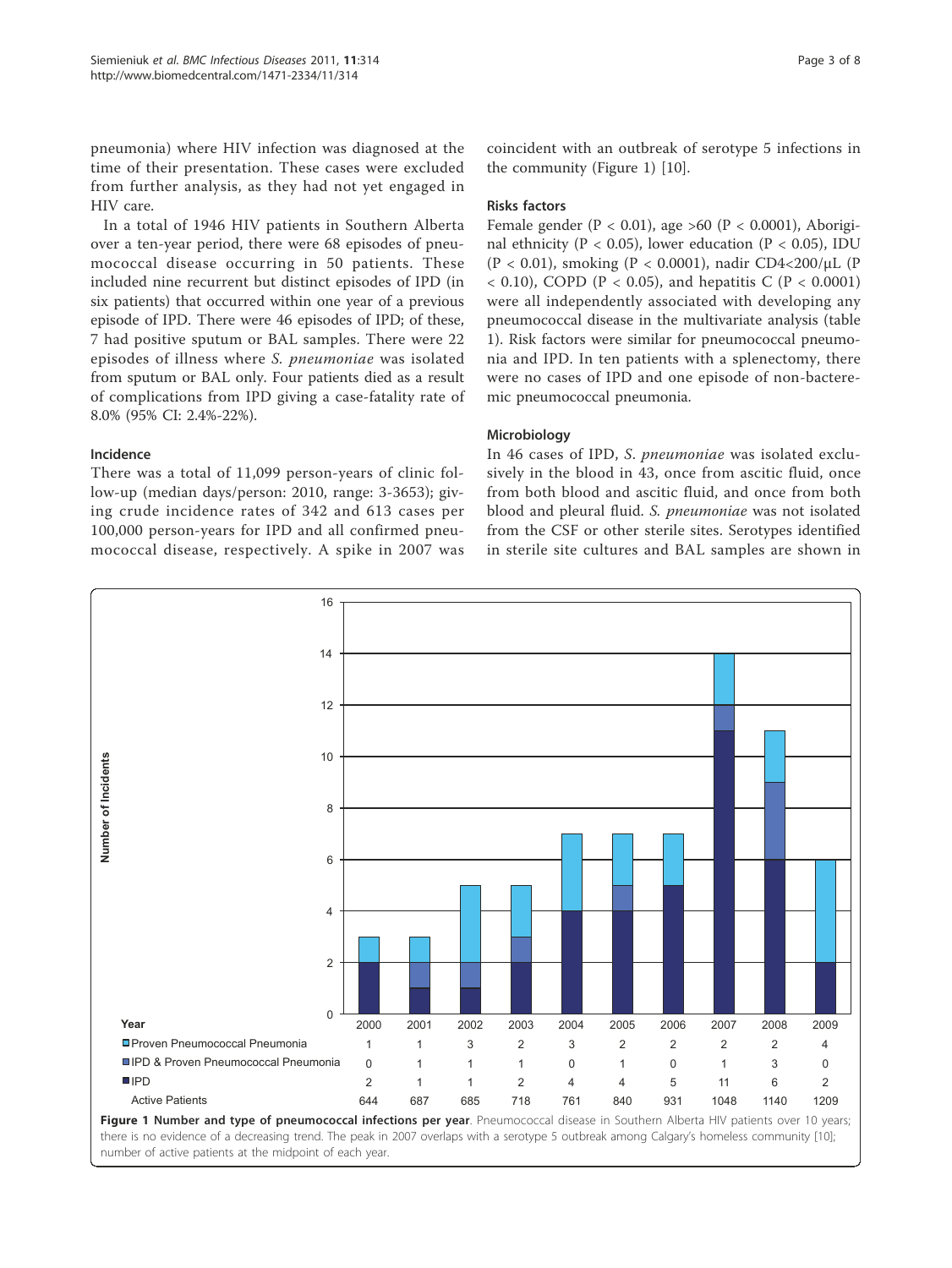Figure 2. A specific S. pneumoniae serotype was identified in 55 of 60 total isolates (92%): 45 were from sterile sites, while 10 were isolated via BAL, and 6 were identified in a sterile site and via BAL on the same patient during the same incident. In one patient, two different serotypes (11A & 15B) were isolated from blood samples taken one day apart. Therefore, a total of 50 samples were included in the final analysis. PPV-23 covered 74% of all samples, including 19/29 (66%) of serotypes isolated from people who have previously been immunized and 18/21 (86%) of serotypes from people who had not been immunized ( $P = 0.10$ ).

We also evaluated serotype trends over the course of the study period in the context of routine childhood immunization with PCV7, which was introduced in 2002 [15]. Before the introduction of PCV7 (January  $1<sup>st</sup>$ , 2000 to December  $31<sup>st</sup>$ , 2001), 1 of 4 incidents was due to a serotype covered by PCV7. In the immediate period the after the introduction of PCV7 (January  $1<sup>st</sup>$ , 2002 to December 31<sup>st</sup>, 2004), 2 of 9 (22%) were PCV7 serotypes. After PCV7 was well established in our community (January  $1^{st}$ , 2005 to January  $1^{st}$ , 2010), 2 of 37 (5.4%) isolates were PCV7 serotypes; which represents a non-significant decrease compared to the period prior to 2005 ( $P = 0.10$ ).

## Immunization

429 patients never received PPV-23 either because they declined immunization, were missed, or had CD4 counts below the recommended threshold. 1517 (78%) patients received PPV-23. Of these, 523 (34%) patients received two or more doses of PPV-23. Of a total 11,099 personyears of exposure for clinic patients, 2084 were prior to any PPV-23 immunization, and 9015 were post-immunization. 6578 person-years of follow-up were within 5 years after PPV-23 administration (4822 within 3 years) and 2437 follow up years were more than 5 years post-PPV-23 (Figure 3). There were no cases of pneumococcal disease within one month post-immunization. The incidence of IPD was significantly lower post-immunization for serotypes covered by PPV-23 (189 vs. 720 per 100,000 person-years,  $P < 0.0001$ ) and for all serotypes (244 vs. 768 per 100,000 person-years, P < 0.001).

In a 1:3 case-control analysis of immunized patients, the case group (diagnosed with at least one incident of IPD,  $n = 19$ ) had a significantly higher average log of viral load at the time of PPV-23 administration ( $P <$ 0.05). The mean (SD) of the log of viral load of cases and controls was 3.8 (1.2) and 3.1 (1.2), respectively. The viral load remained a significant predictor ( $P <$ 0.05) of IPD post-immunization when CD4 count at immunization was controlled for in multivariate analysis. CD4 counts were similar in the case group (mean: 430/ μL SD: 190) and control groups (mean:  $472$ /μL SD: 230,

 $P = 0.44$ ) at the time of immunization. No significant differences in nadir CD4, history of COPD, asthma, or hepatitis C were identified between groups (data not shown).

## Hospitalization

Hospitalization data were available to mid-2009 [13]. 45 of 64 (70%) cases of confirmed pneumococcal disease required in-patient care at the time of diagnosis, including 35 of 44 (80%) cases of IPD. The median length of stay when a primary diagnosis was pneumococcal disease was 7 days (range: 1-71 days).

## **Discussion**

The landscape of HIV care has changed dramatically over the last decade. The availability of newer and better-tolerated ART, the shift towards earlier therapy, and guidelines promoting more aggressive immunization in HIV infection have all contributed to improving morbidity and mortality. The effect of these improvements on IPD has not yet been scrutinized. Despite these advances in care, the incidence of IPD among our cohort has remained high.

In the United States, black race has been consistently correlated with increased risk of pneumococcal disease [9]. We identified that the highest rates of pneumococcal disease occurred in the Aboriginal population, but not in the black population, which locally consists mainly of recent migrants to Canada from Sub-Saharan Africa [16]. We are the first to report on the high incidence of pneumococcal disease in HIV-positive Aboriginal patients. Risk factors for pneumococcal disease identified are grossly otherwise consistent with previous studies [2,8,9]. While genetic factors may be important in this population in determining pneumococcal susceptibility or vaccine response, such differences have not been shown to be important in other ethnicities [17]. We suspect social and economic factors are more important and the pneumococcal epidemic in our population in 2007 may have particularly affected the disease incidence in this population.

Current WHO guidelines recommend immunization with PPV-23 for HIV patients in clinical stage 1 [18], while the CDC recommends immunization in those with a CD4 cell count greater than 200/μL [19]. Robust studies of PPV-23 in HIV-infected persons are lacking [2] and there has only been one randomized control trial of the PPV-23 effectiveness in HIV-infected patients, which showed harmful outcomes in a Ugandan population [20]. This study, however, did not report the use of ART and was undertaken at a time when potent HAART was unavailable to this population, making the trial results difficult to evaluate in the context of current care in the developed world.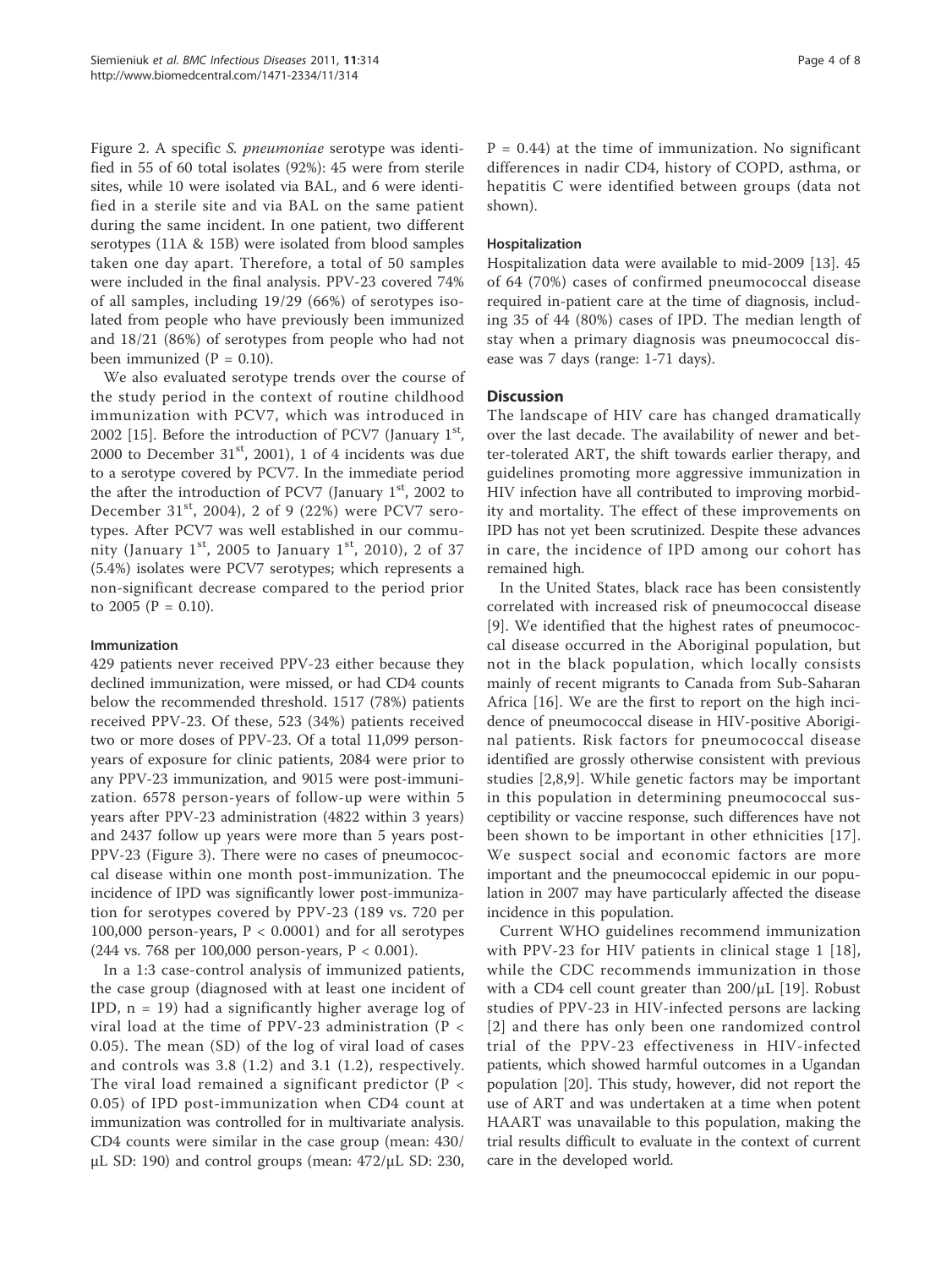| <b>Risk Factor</b>                                                                                                                                                                                 |      |         | <b>IPD</b>       | Pneumococcal Pneumonia |                   | All Pneumococcal Disease |                  |
|----------------------------------------------------------------------------------------------------------------------------------------------------------------------------------------------------|------|---------|------------------|------------------------|-------------------|--------------------------|------------------|
|                                                                                                                                                                                                    | n    | n(%)    | AOR (95% CI)     | n (%)                  | AOR (95% CI)      | n (%)                    | AOR (95% CI)     |
| Gender                                                                                                                                                                                             |      |         |                  |                        |                   |                          |                  |
| Female                                                                                                                                                                                             | 418  | 10(2.4) | $2.2(1.0-4.9)$   | 10(2.4)                | $3.4(1.5-7.9)$    | 16(3.8)                  | $2.6(1.3-4.9)$   |
| Male                                                                                                                                                                                               | 1528 | 22(1.4) | $\sim$ 1         | 18(1.2)                | $\blacksquare$    | 34(2.2)                  | $\overline{1}$   |
| Age                                                                                                                                                                                                |      |         |                  |                        |                   |                          |                  |
| $\geq 61$                                                                                                                                                                                          | 58   | 3(5.2)  | 9.7 (1.7-53.8)   | 4(6.9)                 | 45.4 (4.6-445.0)  | 6(10.3)                  | 22.5 (5.0-100.7) |
| 46-60                                                                                                                                                                                              | 476  | 11(2.3) | $2.5(0.7-9.5)$   | 4(0.8)                 | $2.9(0.3-26.7)$   | 12(2.5)                  | $2.8$ (0.8-10.5) |
| $31 - 45$                                                                                                                                                                                          | 1070 | 15(1.4) | $1.5(0.4-5.5)$   | 19(1.8)                | $6.4(0.8-49.2)$   | 29 (2.7)                 | $3.2$ (0.9-10.8) |
| $\leq 30$                                                                                                                                                                                          | 342  | 3(0.9)  | $\overline{1}$   | 1(0.3)                 | $\overline{1}$    | 3(0.9)                   | $\overline{1}$   |
| Race                                                                                                                                                                                               |      |         |                  |                        |                   |                          |                  |
| Aboriginal                                                                                                                                                                                         | 233  | 13(5.6) | $3.0(1.3-6.8)$   | 7(3.0)                 | $1.5(0.6-3.8)$    | 16(0.7)                  | $2.1(1.1-4.3)$   |
| Black                                                                                                                                                                                              | 329  | 1(0.3)  | $0.5(0.1-3.9)$   | 1(0.3)                 | $0.4(0.0-3.7)$    | 2(0.6)                   | $0.5(0.1-2.3)$   |
| White                                                                                                                                                                                              | 1225 | 18(1.5) | $\overline{1}$   | 19(1.6)                | $\mathbf{1}$      | 31(2.5)                  | $\mathbf{1}$     |
| Other                                                                                                                                                                                              | 124  | $\circ$ | $\equiv$         | 1(0.8)                 |                   | 1(0.8)                   | $\equiv$         |
| Unknown                                                                                                                                                                                            | 35   | $\circ$ |                  | $\circ$                |                   | $\circ$                  |                  |
| <b>Education</b>                                                                                                                                                                                   |      |         |                  |                        |                   |                          |                  |
| <high school<="" td=""><td>437</td><td>15(3.4)</td><td><math>1.8(0.8-3.9)</math></td><td>15(3.4)</td><td><math>2.2</math> (1.0-4.8)</td><td>24 (5.5)</td><td><math>1.9(1.0-3.5)</math></td></high> | 437  | 15(3.4) | $1.8(0.8-3.9)$   | 15(3.4)                | $2.2$ (1.0-4.8)   | 24 (5.5)                 | $1.9(1.0-3.5)$   |
| ≥High School                                                                                                                                                                                       | 1155 | 15(1.3) | $\overline{1}$   | 13(1.1)                | $\mathbf{1}$      | 24(2.1)                  | $\mathbf{1}$     |
| Unknown                                                                                                                                                                                            | 354  | 2(0.6)  | $\equiv$         | $\circ$                |                   | 2(0.6)                   | $\equiv$         |
| IDU                                                                                                                                                                                                |      |         |                  |                        |                   |                          |                  |
| Yes                                                                                                                                                                                                | 231  | 13(5.6) | $3.3(1.5-7.2)$   | 7(3.0)                 | $1.4(0.5-3.4)$    | 17(7.4)                  | $2.5(1.3-4.8)$   |
| No                                                                                                                                                                                                 | 1715 | 19(1.1) | $\sim$ 1         | 21(1.2)                | $\overline{1}$    | 33(1.9)                  | $\overline{1}$   |
| Smoker*                                                                                                                                                                                            |      |         |                  |                        |                   |                          |                  |
| Yes                                                                                                                                                                                                | 1042 | 28(2.7) | $4.9(1.6-14.7)$  | 26(2.4)                | $13.8(3.1-60.9)$  | 44 (4.2)                 | $6.2$ (2.5-15.3) |
| No                                                                                                                                                                                                 | 902  | 4(0.4)  | $\sim$ 1         | 2(0.2)                 | $\sim$ 1          | 6(0.7)                   | $\overline{1}$   |
| Alcohol abuset                                                                                                                                                                                     |      |         |                  |                        |                   |                          |                  |
| Yes                                                                                                                                                                                                | 266  | 7(2.6)  | $1.4(0.6-3.5)$   | 7(2.6)                 | $1.6(0.6-4.0)$    | 11(4.1)                  | $1.4(0.7-2.9)$   |
| No                                                                                                                                                                                                 | 1680 | 25(1.5) | $\sim$ 1         | 21(1.3)                | $\overline{1}$    | 39(2.3)                  |                  |
| Nadir CD4/µL                                                                                                                                                                                       |      |         |                  |                        |                   |                          |                  |
| $\leq$ 200                                                                                                                                                                                         | 875  | 27(3.1) | $5.1$ (0.7-38.3) | 22(2.5)                | $1.5(0.4-5.3)$    | 41 (4.7)                 | $2.8(0.8-9.2)$   |
| 201-500                                                                                                                                                                                            | 836  | 4(0.5)  | $1.0(0.1-8.6)$   | 3(0.4)                 | $0.2$ (0.0-1.2)   | 6(0.7)                   | $0.5(0.1-2.0)$   |
| >500                                                                                                                                                                                               | 179  | 1(0.6)  | $\overline{1}$   | 3(1.7)                 | $\mathbf{1}$      | 3(1.7)                   | $\mathbf{1}$     |
| Not Available                                                                                                                                                                                      | 56   | $\circ$ | $\equiv$         | $\circ$                |                   | $\circ$                  |                  |
| Any co-trimoxazole use                                                                                                                                                                             |      |         |                  |                        |                   |                          |                  |
| Yes                                                                                                                                                                                                | 656  | 21(3.2) | $1.4(0.6-3.4)$   | 18(2.7)                | $1.8(0.7-4.8)$    | 33(5.0)                  | $1.7(0.8-3.5)$   |
| No                                                                                                                                                                                                 | 1290 | 11(0.9) | $\mathbf{1}$     | 10(0.8)                | $\mathbb{1}$      | 17(1.3)                  | $\overline{1}$   |
| PPV-23 frequency                                                                                                                                                                                   |      |         |                  |                        |                   |                          |                  |
| Never                                                                                                                                                                                              | 429  | 9(2.1)  | $1.7(0.7-4.5)$   | 2(0.5)                 | $0.3$ $(0.1-1.4)$ | 10(2.3)                  | $1.0(0.5-2.4)$   |
| < once per 5 years                                                                                                                                                                                 | 472  | 12(2.5) | $2.3(1.0-5.4)$   | 12(2.5)                | $1.8(0.8-4.1)$    | 20 (4.2)                 | $2.1(1.1-4.1)$   |
| $\ge$ once per 5 years                                                                                                                                                                             | 1045 | 11(1.1) | $\mathbf{1}$     | 14(1.3)                | $\mathbf{1}$      | 20 (1.9)                 | $\mathbb{1}$     |
| History of pulmonary MAC or PCP                                                                                                                                                                    |      |         |                  |                        |                   |                          |                  |
| Yes                                                                                                                                                                                                | 243  | 8(3.3)  | $1.5(0.6-3.6)$   | 6(2.5)                 | $1.2(0.5-3.2)$    | 11 $(4.5)$               | $1.2(0.6-2.6)$   |
| $\rm No$                                                                                                                                                                                           | 1703 | 24(1.4) | 1                | 22(1.3)                | $\mathbf{1}$      | 39(2.3)                  | $\mathbf{1}$     |
| History of asthma                                                                                                                                                                                  |      |         |                  |                        |                   |                          |                  |
| Yes                                                                                                                                                                                                | 178  | 5(2.8)  | $1.4(0.5-4.0)$   | 5(2.8)                 | $1.7(0.6-4.8)$    | 8(4.5)                   | $1.5(0.7-3.5)$   |
| $\rm No$                                                                                                                                                                                           | 1768 | 27(1.5) | 1                | 23(1.3)                | $\mathbf{1}$      | 42 (2.4)                 | $\mathbb{1}$     |
| History of COPD                                                                                                                                                                                    |      |         |                  |                        |                   |                          |                  |
| Yes                                                                                                                                                                                                | 60   | 4(6.7)  | $1.3(0.4-4.3)$   | 6(10.0)                | $3.8(1.3-11.0)$   | 9(15.0)                  | $2.7(1.1-6.4)$   |
| No                                                                                                                                                                                                 | 1886 | 28(1.5) | 1                | 22(1.2)                | $\mathbf{1}$      | 41 $(2.2)$               | $\mathbf{1}$     |
| History of active TB                                                                                                                                                                               |      |         |                  |                        |                   |                          |                  |

## Table 1 Risk factors for pneumococcal disease in HIV patients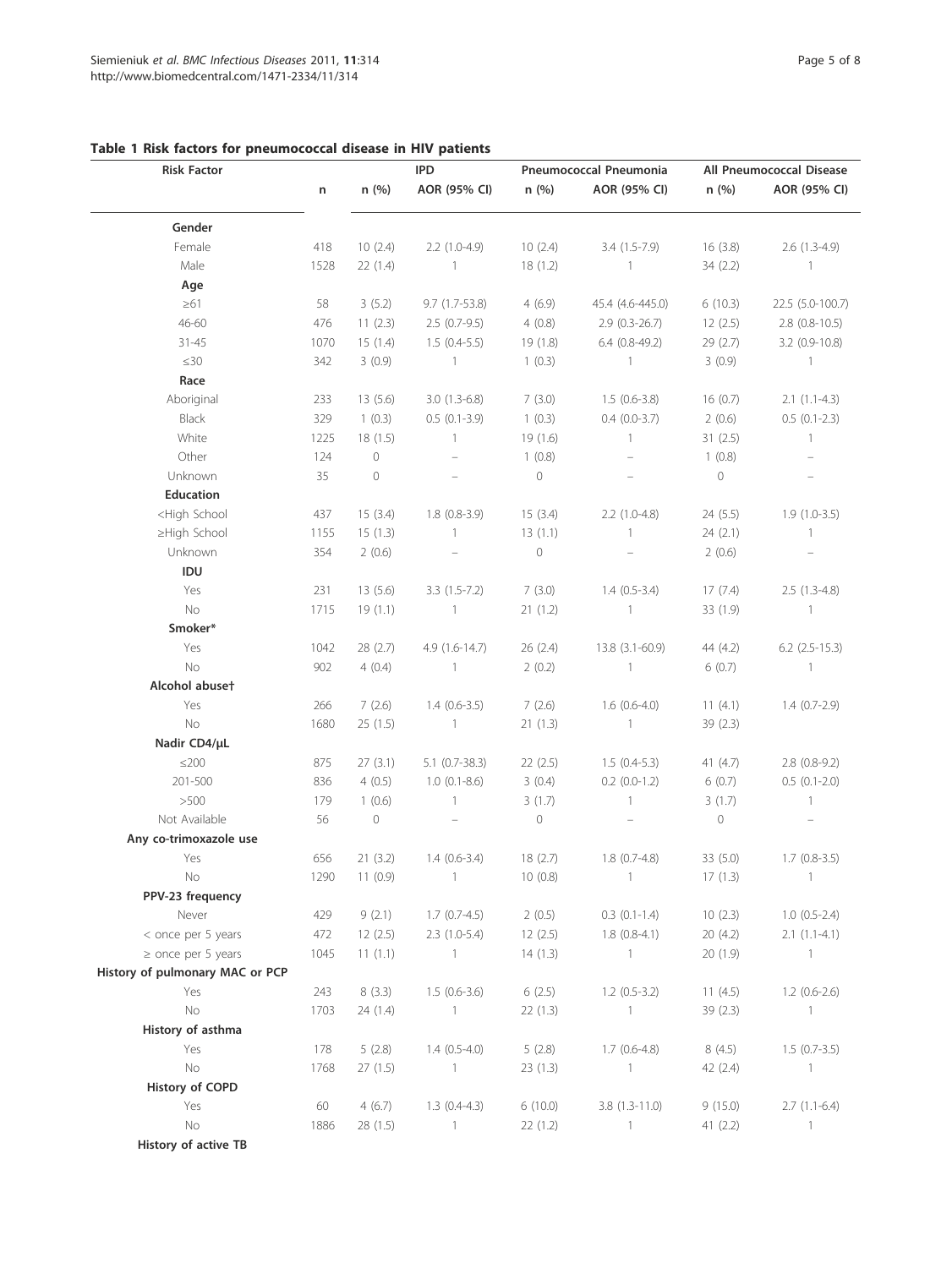| Yes          | 74   | 2(2.7)  | $1.5(0.3-6.8)$  | (1.4)    | $0.9(0.1-7.0)$ | 3(4.1)  | $1.5(0.4-5.3)$ |
|--------------|------|---------|-----------------|----------|----------------|---------|----------------|
| No           | 1872 | 30(1.6) |                 | 27(1.4)  |                | 47(2.5) |                |
| Hepatitis C  |      |         |                 |          |                |         |                |
| Infected     | 448  | 22(4.9) | $5.0(2.0-12.1)$ | 16 (3.6) | $3.1(1.3-7.7)$ | 31(6.9) | $3.9(1.9-7.9)$ |
| Not Infected | 1498 | 10(0.7) |                 | 2(0.8)   |                | 19(1.3) |                |

Table 1 Risk factors for pneumococcal disease in HIV patients (Continued)

\* Self-reported smoking for greater than one month

† >9 drinks/week for females, >14 drinks/week for males

AOR, adjusted odds ratio; CI, Confidence Interval; IDU, injection drug use; PPV-23, pneumococcal polysaccharide vaccine; MAC, Mycobacterium avium complex; PCP, Pneumocystis Jirovecii pneumonia; COPD, chronic obstructive pulmonary disease; TB, tuberculosis

Variables are adjusted with logistic regression for gender, age group (≤30, 31-45, 46-60, or ≥61), a smoking history (if >1 month), IDU, and nadir CD4 cell count (≤200, 201-500, or >500/μL)

The incidence of IPD with PPV-23 serotypes was 68% lower in those who had been immunized. By using the incidence of clinical disease, we found that the viral load at the time of PPV-23 immunization was the most significant predictor of PPV-23 failure to provide protection. This has been shown with other vaccines in HIV populations, in conjunction with CD4 cell count [18,21].

The effect of CD4 is more difficult to evaluate due to confounding use of antibiotic prophylaxis (usually including co-trimoxazole) against Pneumocystis Jirovecii pneumonia in patients with low CD4 counts.

Despite immunization, many of our patients developed IPD from serotypes included in PPV-23. This suboptimal protection in HIV patients has been previously

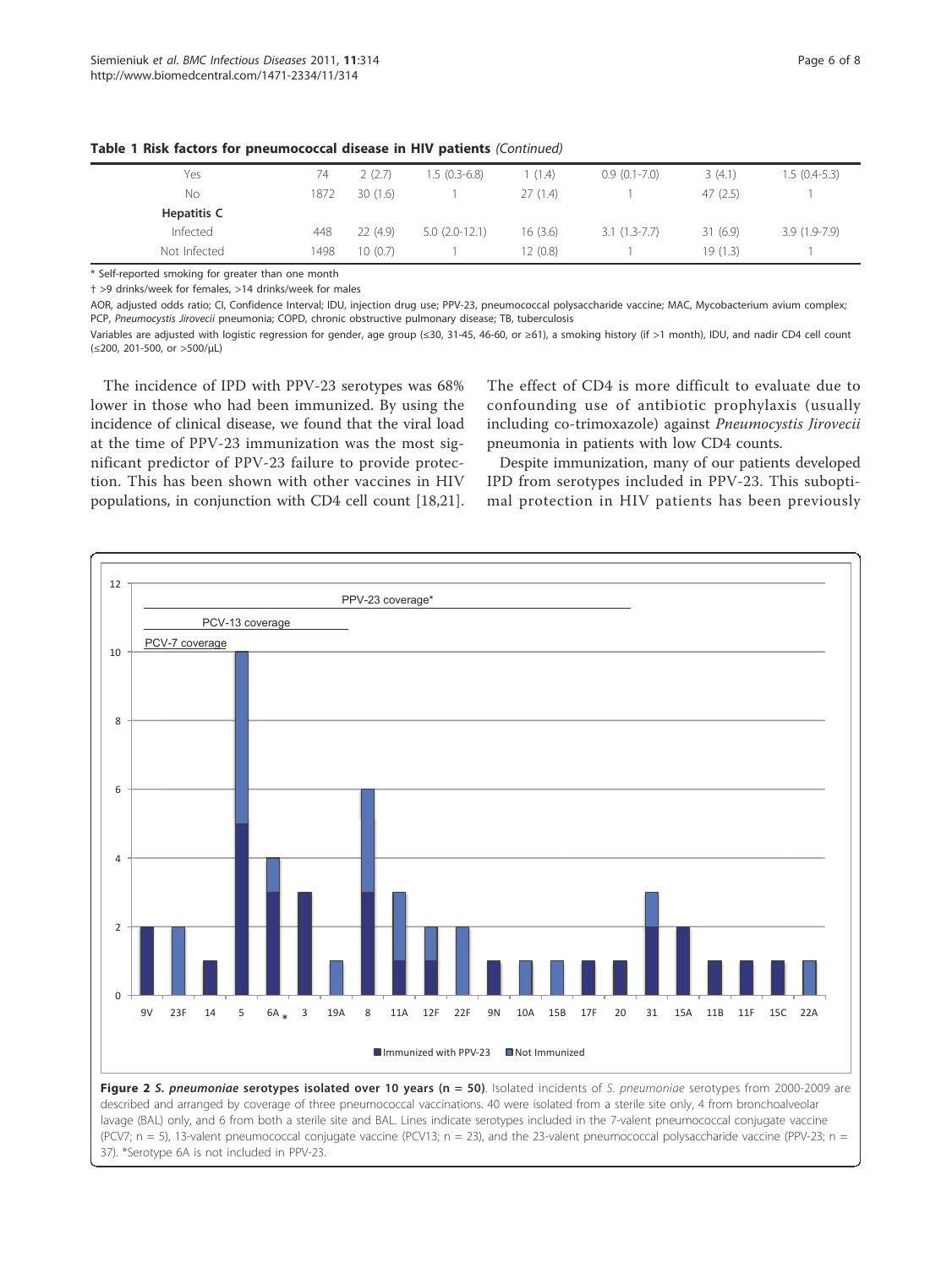

recognized and led to a study investigating effectiveness of PCV7 in HIV-infected Malawian adults [2,22]. Caution however should be used in applying these results to a developed country with high rates of combination ART usage and childhood pneumococcal immunization programs. Furthermore, the placebo group had higher baseline viral loads, rates of tuberculosis and recurrent pneumonia, thus making the results difficult to interpret or extrapolate to developed world. We found that PCV7 would have covered only 10% of serotyped infections seen in our population over the last decade. A serotype shift after the implementation of a childhood immunization program is a plausible explanation for this low incidence as this has been described in HIV patients elsewhere, as well as the Calgary-area population [10,12]. Our results suggest that in adult HIV populations, there may be a trend away from serotypes included in the routine childhood vaccinations. Further shifts may occur after PCV13 was introduced into routine care in our region in 2010. Many of the serotypes observed in our study are included in PCV13, suggesting

that a secondary benefit from reduction in pneumococcal disease among HIV-positive adults is possible.

Hospitalization is associated with a higher degree of severity and increased costs of care: proven pneumococcal disease usually required in-patient care. There is a high disease burden associated with pneumococcal disease in HIVpositive patients, causing long hospitalizations with high rates of morbidity and mortality despite widespread immunization with PPV-23, HAART, and free access to care.

This study has limitations as it was confined to a geographically defined population in Southern Alberta, Canada. Therefore, risk factors for IPD, circulating pneumococcal serotypes and their resistance patterns, and both clinic and community immunization practices as well as the general health of our HIV-infected population may differ from other populations or areas, however, risk factors were similar to other reports and geographically-defined populations also provide the most robust opportunity for understanding disease burden. We did not measure antibody levels to confirm response to PPV-23; however, infection rates are likely of greater clinical value.